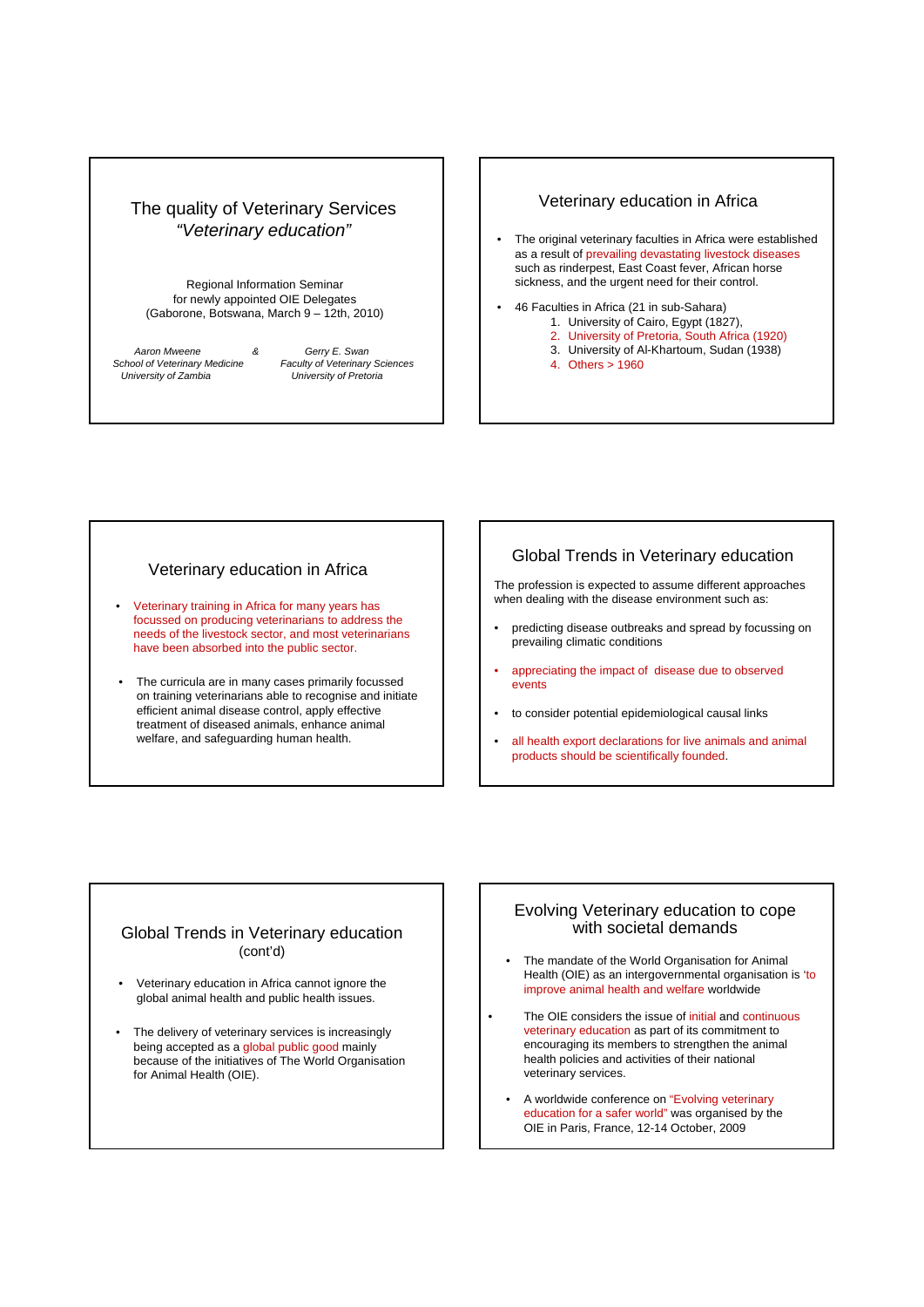# Evolving Veterinary Education to cope with societal demands (cont'd) **Example 2** Evolving Veterinary education

- The meeting provided an opportunity for deans or directors of veterinary training institutions and key national veterinary education policy makers from all over the world to exchange views on priorities for the content of academic courses.
- The meeting came up with a set of recommendations for an updated veterinary curriculum to the international community.
- The recommendations were to ensure that future graduates are increasingly able to work in an international environment.

# **Considerations**

- Need to increase the capacity of all countries worldwide to create or maintain national animal health and veterinary public health systems that are efficient
- The existence of both similarities and wide disparities in educational contents and requirements and graduate competencies of Veterinary Education Establishments (VEE)

#### Evolving Veterinary education Considerations (cont'd)

- Emergence of new or re-emergence of existing animal diseases, the impact of environmental changes and the globalisation of commodities and movement of people, and the new societal demands in the field of food security, food safety, veterinary public health and animal welfare;
- The implementation of the global concept 'One World-One Health', which brings together animal health, public health and environmental health globally

#### Evolving Veterinary education Considerations (cont'd)

- The continuing technological and pedagogical improvements in veterinary education delivery
- The need for countries and institutions to work together to address the high cost of veterinary education of adequate quality

#### Evolving Veterinary education Recommendations

- That the OIE develop guidelines for VEE on a core curriculum model that includes those key competencies of veterinarians
- That national, regional and international professional veterinary bodies develop, using OIE guidelines, recommendations on minimum day-one competencies of a graduate veterinarian
- That VEE define and implement a core curriculum model that ensures graduate veterinarians to have the day-one competencies.

#### Evolving Veterinary education Recommendations (cont'd)

- That the World Veterinary Association (WVA) and other professional veterinary bodies examine, with the support of the OIE, how initial and continuing veterinary education curricula can best meet societal expectations
- That VEE strongly support initial and continuing veterinary education programmes in the fields of animal health, veterinary epidemiology, public health, animal production, economics and trade
- That VEE maintain or develop relevant education in basic sciences to ensure that graduate veterinarians understand the scientific developments, global evolution and emerging needs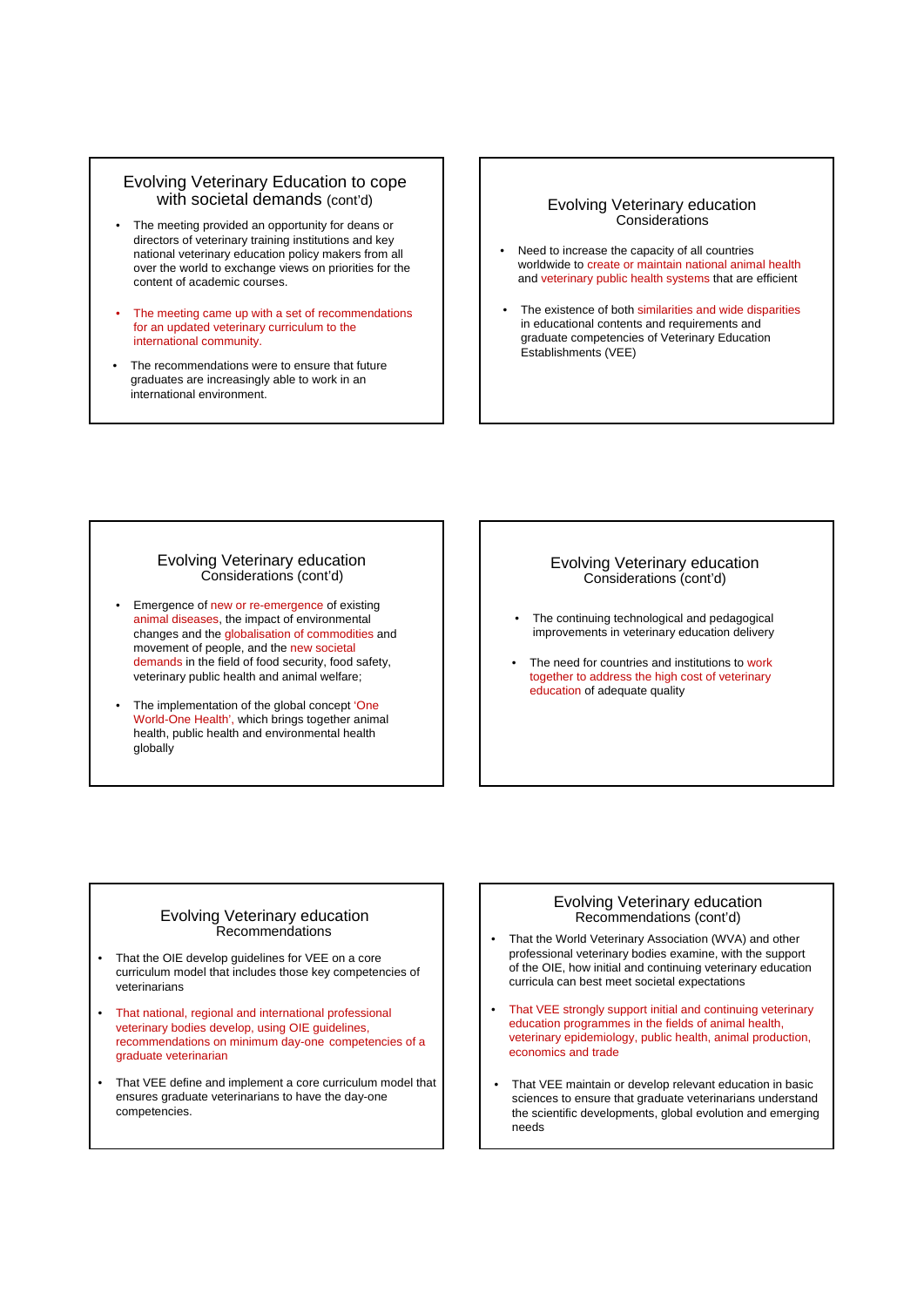#### Evolving Veterinary education Recommendations (cont'd)

- That VEE incorporate education in the diseases of wildlife and aquatic animals that can impact on public health, food production, biodiversity or environmental health and the means to control these diseases
- That VEE strengthen the education of veterinarians on the appropriate use of veterinary drugs and vaccines
- That VEE incorporate training in communication, crossdiscipline collaboration and team work

#### Evolving Veterinary education Recommendations (cont'd)

- That VEE develop and implement as appropriate the use of new informatic technologies for distance learning during initial and continuing education
- That national, regional and local governments develop incentives for students to convince some of them to work in rural areas and in production animal veterinary practice

#### Evolving Veterinary education Recommendations (cont'd)

- That the VEE of the developed world recognise the importance of helping VEE in developing countries. Relevant organisations and donors should provide adequate resources for support programmes using the guidance of the OIE
- That the OIE, WVA and other national, regional and international veterinary associations examine how to improve the public perception of the importance of veterinary activities for society as a whole

#### Evolving Veterinary education Recommendations (cont'd)

- That VSB, or equivalent body complying with the OIE Code definition, of countries/regions be entrusted with the assessment and evaluation of the VEE
- That VSB be encouraged to increase the quality of national Veterinary Services delivered by accredited veterinarians by accrediting only veterinarians who have graduated from high-quality educational programmes

#### Evolving Veterinary education Recommendations (Cont'd)

- The OIE should encourage the creation of regional associations of VSB and/or other organisations with delegated educational accrediting authority in order to establish a list of VEE that are subject to regional accreditation
- That the OIE convene an expert group, with the participation of invited deans to conduct an in depth global review, with a worldwide scope, of the current approaches to veterinary education

### Conclusion

- To remain relevant, veterinary education must prepare veterinarians for what may come in future
- Training for Day-One competencies should focus on capacity for analysis, and adaptation to complex situations rather than on encyclopaedic knowledge of specific issues